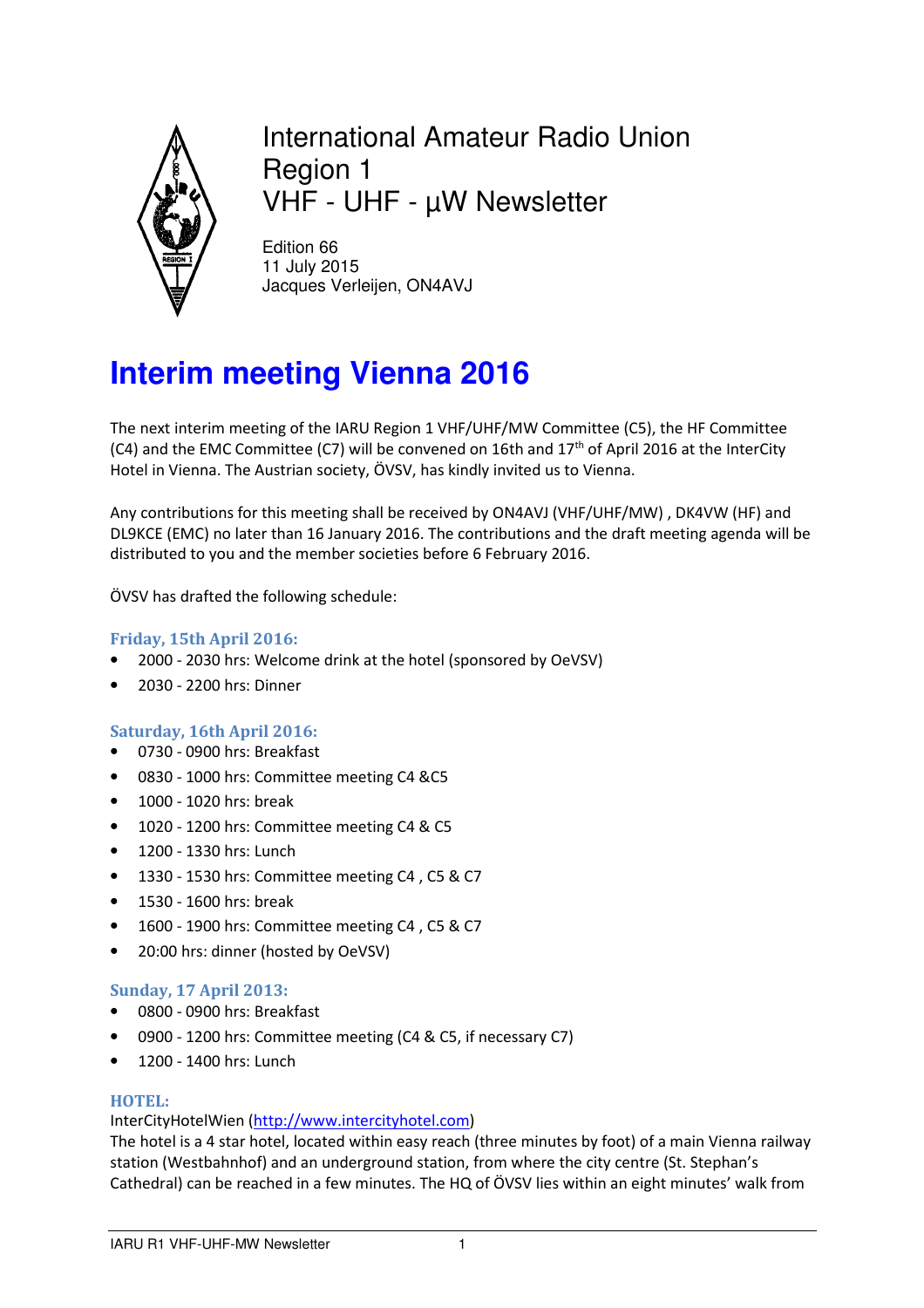the hotel. We will use the comfortable and quiet meeting rooms and enjoy the good catering provided by the hotel.

### **Costs package:**

Conference package EUR 326,- includes:

- Accommodation in single room from Friday to Sunday with breakfast (high speed internet)
- Conference fee including refreshments during breaks
- Meals (1x dinner, 2x lunch)
- Public transport ticket

# **Additional information:**

- Not included is the transfer from / to the Airport. Please see www.cityairporttrain.com or www.airportservices-vie.com for further information.
- Additional nights: please send a mail to OE1MCU

Please mail your hotel and conference reservations for Vienna to: oe1mcu@oevsv.at Proposals for the conference and any other questions about the meeting to: ON4AVJ@uba.be

### **DEADLINES:**

- 16January 2016 for contributions.
- 06February 2016 binding registration for the Sub Working Group.
- 10 March 2016 for all payments.

Please help the organizational committee by observing the deadlines!

# **Friedrichshafen 2015**

Thanks to the hospitality of DARC we had the opportunity to organize an open informal meeting about VHF/UHF and  $\mu$ Wave matters. There were about 32 attendees from at least 11 member societies. After a small introduction about how of the IARU-R1 (see http://www.iarur1.org/images/IARU\_FDH.pdf) there as an open discussion, main highlights:

#### **New radio project**

Mike, OE3MZC, presented this project. It is a joint initiative of the ÖVSV, DARC and other IARU R1 Member societies to strengthen to the experimental character of amateur radio service by matching devices through dialogue with industry leaders in future. After our meeting Mike presented this to the three main Japanese manufactures of Ham equipment at the ÖVSV booth. You can find more information on: http://ham-dmr.nl/?wpfb\_dl=170

#### **Other topics**

Hans, PB2T, gave us an update about the proposals for WRC 2019 about the harmonization of the 6m band. We discussed also other bandplan issues (2.3 GHz, satellite etc.). One of the conclusions was that we need to be innovative in using our bands (new techniques, such as new radio, digital modes, digital ATV,…).

I hope this can inspire member societies to make contributions for our meeting in Vienna. There was a proposal to give the awards and certificates for the VHF/UHF/ SHF IARU contests during the HamRadio. We will make a survey about the way to organize this and the amount of certificates that will be requested. In the upcoming weeks you will get the opportunity to give your opinion about this.